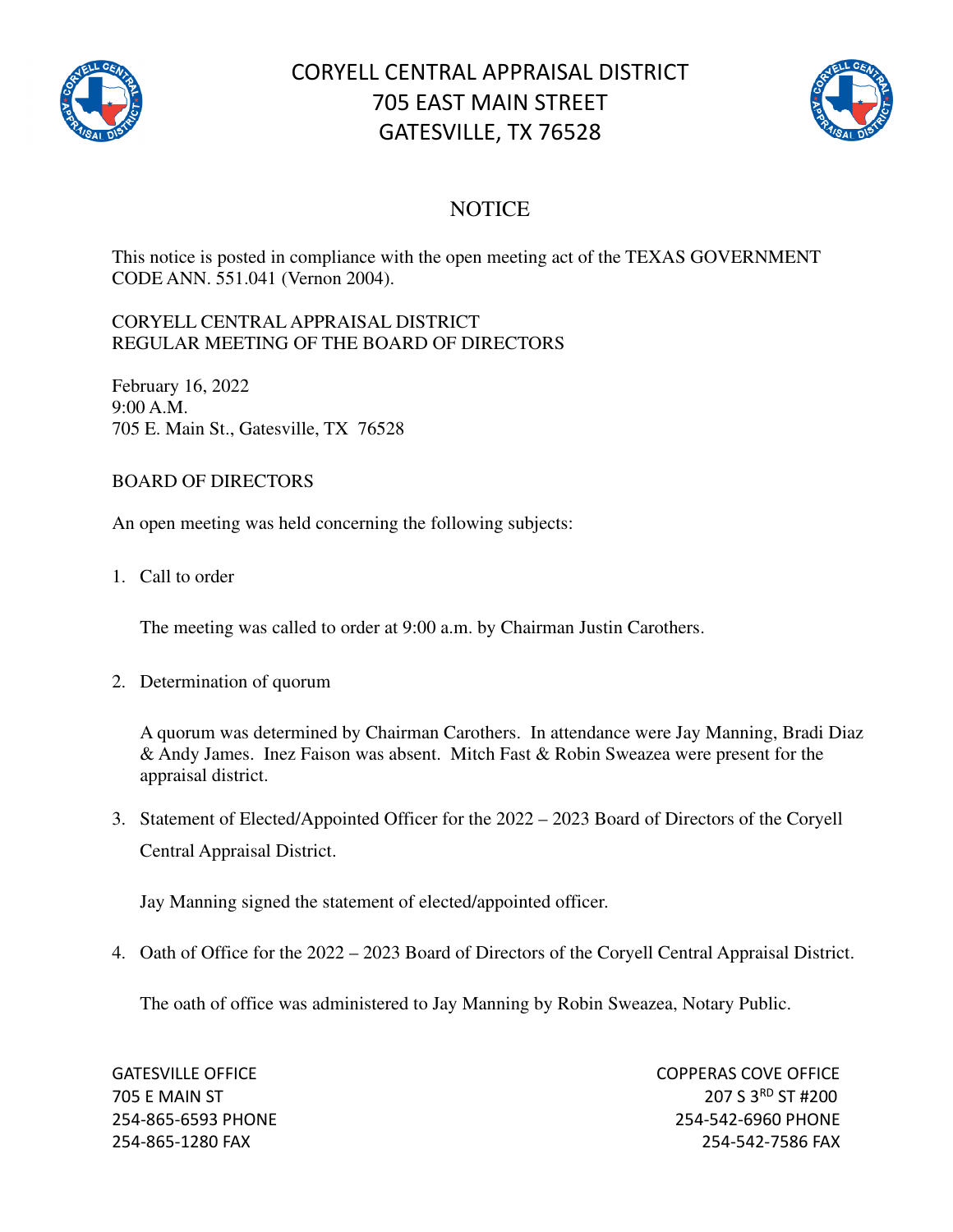



5. Public comments

No public comments.

6. Consider approval of previous minutes

A motion to approve the minutes from the January meeting was made by Bradi Diaz. The motion was seconded by Andy James. Motion carried unanimously.

7. Consider approval of monthly financial reports

A motion to approve the December financial reports was made by Bradi Diaz. The motion was seconded by Jay Manning. Motion carried unanimously.

- 8. Chief Appraiser Report
	- Update on Office Building Remodel Project
	- 2021 Property Value Study Results
	- 2022 Preliminary Valuation Totals
	- 2022 Appraisal Notice Process
- 9. Discussion of appraised values, property tax exemptions and property characteristics on properties within the Coryell Central Appraisal District.

No discussion.

10. Consider course of action concerning next meeting dates, times, locations and agenda items.

The next meeting will be held March 16, 2022 at 9:00 a.m. in the Copperas Cove office of the Coryell Central Appraisal District.

GATESVILLE OFFICE **COPPERAS COVE OF EXAMPLE 2** 705 E MAIN ST 207 S 3RD ST #200 254-865-6593 PHONE 254-542-6960 PHONE 254-865-1280 FAX 254-542-7586 FAX